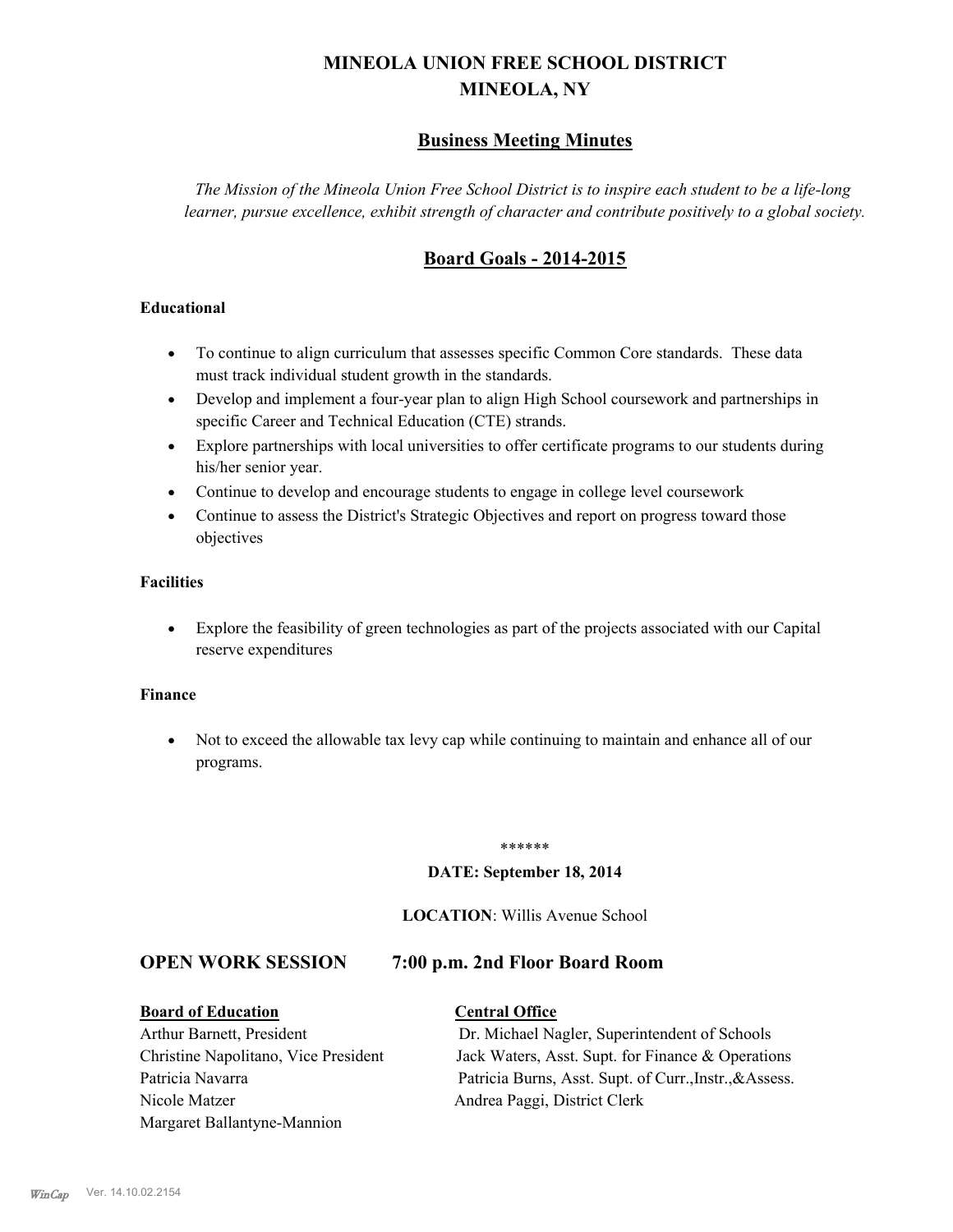**A. Call to Order - 7:00pm B. Pledge of Allegiance**

- **C. Reading of Mission-** Christine Napolitano
- **D. Moment of Silent Meditation**

#### **E. Dais & Visitor Introductions**

#### **F. High School Student Organization Report**

There was no report this evening.

#### **G. BOE Reports**

#### **a. Comments from Board Trustees**

Margaret Ballantyne visited the schools with Dr. Nagler. She enjoyed her conversations with the students and the teachers. Dr. Ballantyne added that one of the most exciting parts of her visit was seeing the 3D Rover displaying the heart. She watched as the children reached out and tried to touch the heart that they were viewing. Dr. Ballantyne stated that these a very exciting times for students.

Nicole Matzer stated that it is nice to see everything back in full swing. She has had the opportunity to attend some of the PTA meetings at the schools. Ms. Matzer added that for the first time, she had the opportunity to experience a Band competition from behind the scenes. It was fun but exhausting.

Patricia Navarra agreed that the 3D Rover is very exciting and it grabs a different part of the brain when viewed. Ms. Navarra attended the Hampton Street Barbecue and was impressed with the ponies that they had there. Ms. Navarra stated that one of the bus stops is in front of her house and she related that she was talking to some of the students and she found it amusing when they complimented her on her grammar used on a sign in front of her home.

Christine Napolitano was happy that Dr. Ballantyne was able to see the Rover and requested that the Superintendent make arrangements for everyone to see a demonstration of the 3D rover.

#### **b. Comments from Board President**

Artie Barnett stated that this was a successful weekend for Mineola; all of the teams won their games and the Marching Band won their first competition. Mr. Barnett stated that he wanted to congratulate Bill Gilberg, Assistant Supervisor of Transportation, that there were no glitches with the buses for the opening of school.

# **c. Comments from Superintendent**

Dr. Nagler agreed with Mr. Barnett that transportation is in a groove and Bill has done a very good job. He stated that on Monday, 9/29, Mineola will be hosting a visit from Australian delegates at the Middle School. They will be looking at the use of technology in the classrooms.

The Superintendent stated that a survey has gone out to parents regarding the summer recreation programs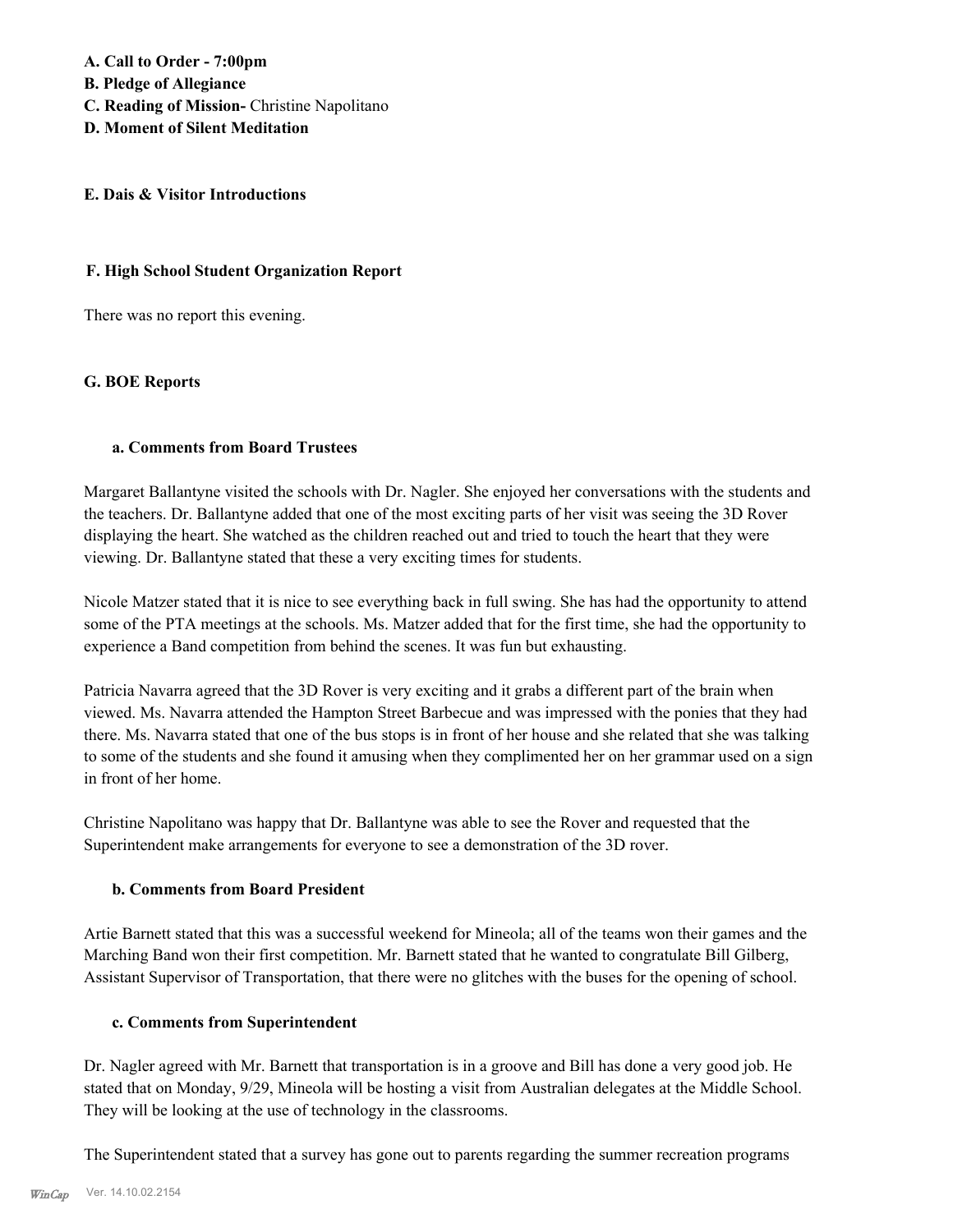and the summer I pad program and the response has been low so far. Dr. Nagler thanked three parents who participated in a forum at Herricks regarding the PISA exam.

Dr. Nagler stated that he will have two exciting pieces of news to report at the next Board meeting.

Dr. Nagler stated that the Guidance Department annual college road trip is today and tomorrow to schools in the state of Rhode Island. The trip includes stops at Brown, University of Rhode Island, Roger Williams University and Providence University. The Guidance department has been organizing these road trips for the past ten years for seniors and juniors.

The Superintendent reported that there are fifteen students (8 seniors and 7 juniors) enrolled in the on-line psychology course. Mr Fretz is working very hard with this course. The STEAM program is in full "steam". Currently, the art teachers are working to develop an engineering program in conjunction with art. Finally, Dr. Nagler stated that he will be presenting on the 2015/2016 school calendar later in the meeting.

#### **H. Old Business**

Mr. Barnett asked if there was any old business. Ms. Matzer stated that earlier in the year, the discussion of solar panels was raised and she asked if there has been any follow-up done. It was reported that Mr. Waters and Mr. Romano had recently met with an individual on the new state initiatives with solar panels. He will be looking into the details on Mineola's behalf and once this is completed, the details will be given to the Board. Mr. Barnett asked for an update on the bids. Dr. Nagler stated that the HVAC approval is eminent. The plan is to open the entire project for bid on October 16th if everything is complete; and hopefully, it will be awarded at the 10/23 meeting. There was no additional old business.

#### **I. New Business**

Mr. Barnett asked if there is any new business. Ms. Matzer inquired about whom in the District received the new survey. Dr. Nagler stated that the survey was sent to parents of students in Kindergarten through the 6th grade. The survey closes on October 1st. The Superintendent is very interested in determining how things can be done better and more efficiently. He is also interested is finding out why some parents chose not to participate in the programs. There was no other new business.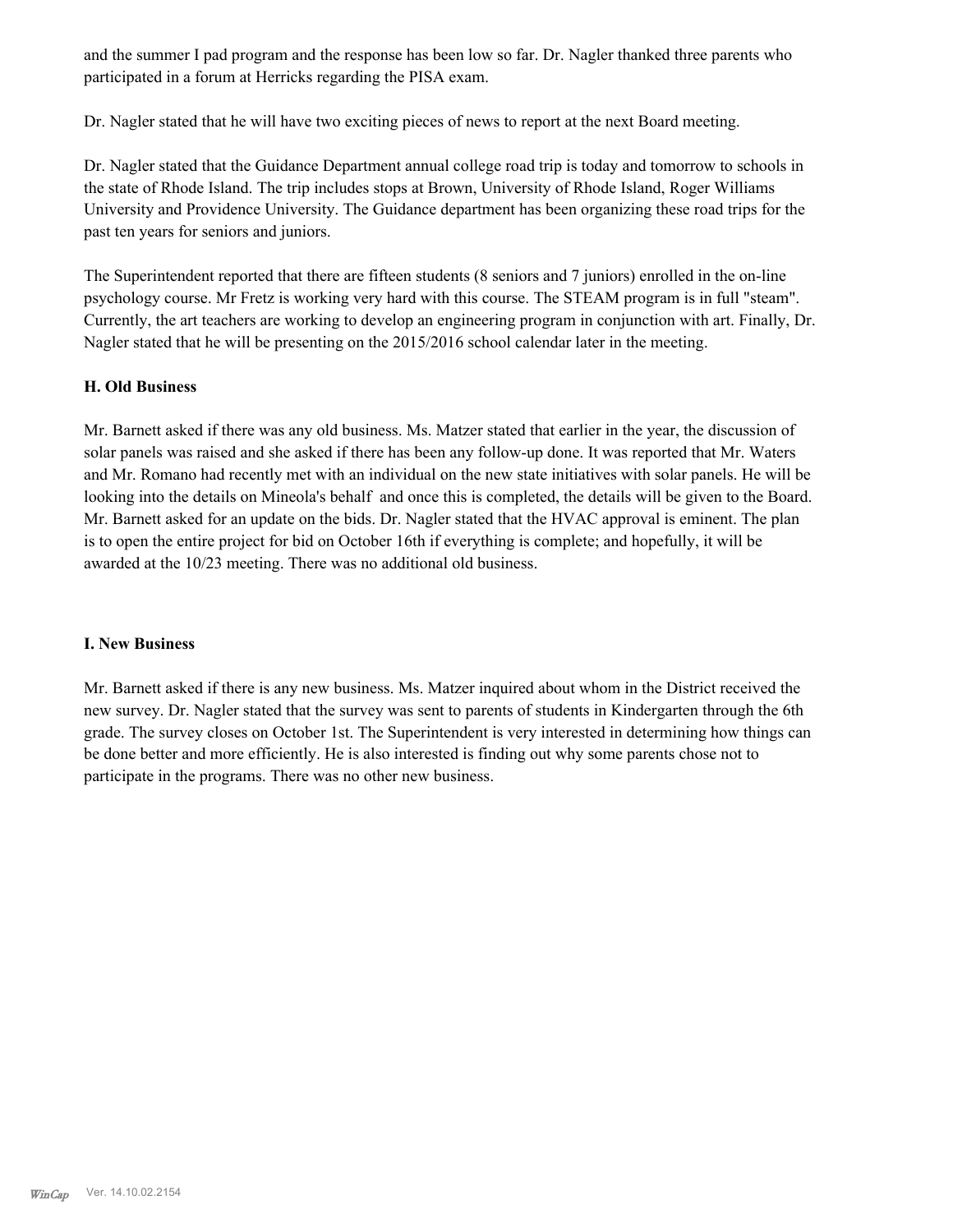#### **J. Consensus Agenda**

**RESOLUTION # 16 - BE IT RESOLVED** that the Board of Education approves the consensus agenda items J.1.a. through J.5.c.2., as presented.

| <b>Motion:</b> | Margaret Ballantyne   |     |      |
|----------------|-----------------------|-----|------|
| Second:        | Nicole Matzer         |     |      |
| Yes:           | Margaret Ballantyne   | No: | None |
|                | Nicole Matzer         |     |      |
|                | Patricia Navarra      |     |      |
|                | Christine Napolitano  |     |      |
|                | <b>Arthur Barnett</b> |     |      |
|                |                       |     |      |

**Passed:** Yes

#### 1. **Instruction**

- a. Resignation(s)
- That the Board of Education accepts the resignation of Kevin Merino, Marching Band Guard Coach, effective September 10, 2014. 1.
- b. Leave(s) of Absence/Child Rearing
- That the Board of Education grants a request to Maureen Mekeel, Occupational Therapist, for a Leave of Absence, for child-rearing purposes, using accumulated sick days, starting approximately November 27, 2014. 1.
- c. Appointments Instruction
- The Board of Education approves the appointment of Elizabeth Gazzini, to the position of part time /hourly paid Special Education Teacher at Jackson Avenue, effective September 1, 2014 with a salary of \$55.32 per hour. 1.
- The Board of Education approves the appointment of Diane Rodocker, to the position of Speech Teacher for the Extended School Day/Social Development Program for the 2014-2015 school year. Salary: \$55.32 per hour. 2.
- The Board of Education approves the appointment of Jillian Vento, to the position of Special Education Teacher for the Extended School Day/Social Development Program for the 2014-2015 school year. Salary: \$55.32 per hour. 3.
- The Board of Education approves the appointment of Gina Amzler, to the position of Special Education Teacher for the Extended School Day/Social Development Program for the 2014-2015 school year. Salary: \$55.32 per hour. 4.
- The Board of Education approves the appointment of Brian Zorn, to the position of Special Education Teacher for the Extended School Day/Social Development Program for the 2014-2015 school year. Salary: \$55.32 per hour. 5.
- The Board of Education approves the appointment of Kathryn Haberman, to the position of Teacher Sub for the Extended School Day/Social Development Program for the 2014-2015 school year. Salary: \$55.32 per hour. 6.
- The Board of Education approves the appointment of Alyssa Puccio, to the position of Teacher Sub for the Extended School Day/Social Development Program for the 2014-2015 school year. Salary: \$55.32 per hour. 7.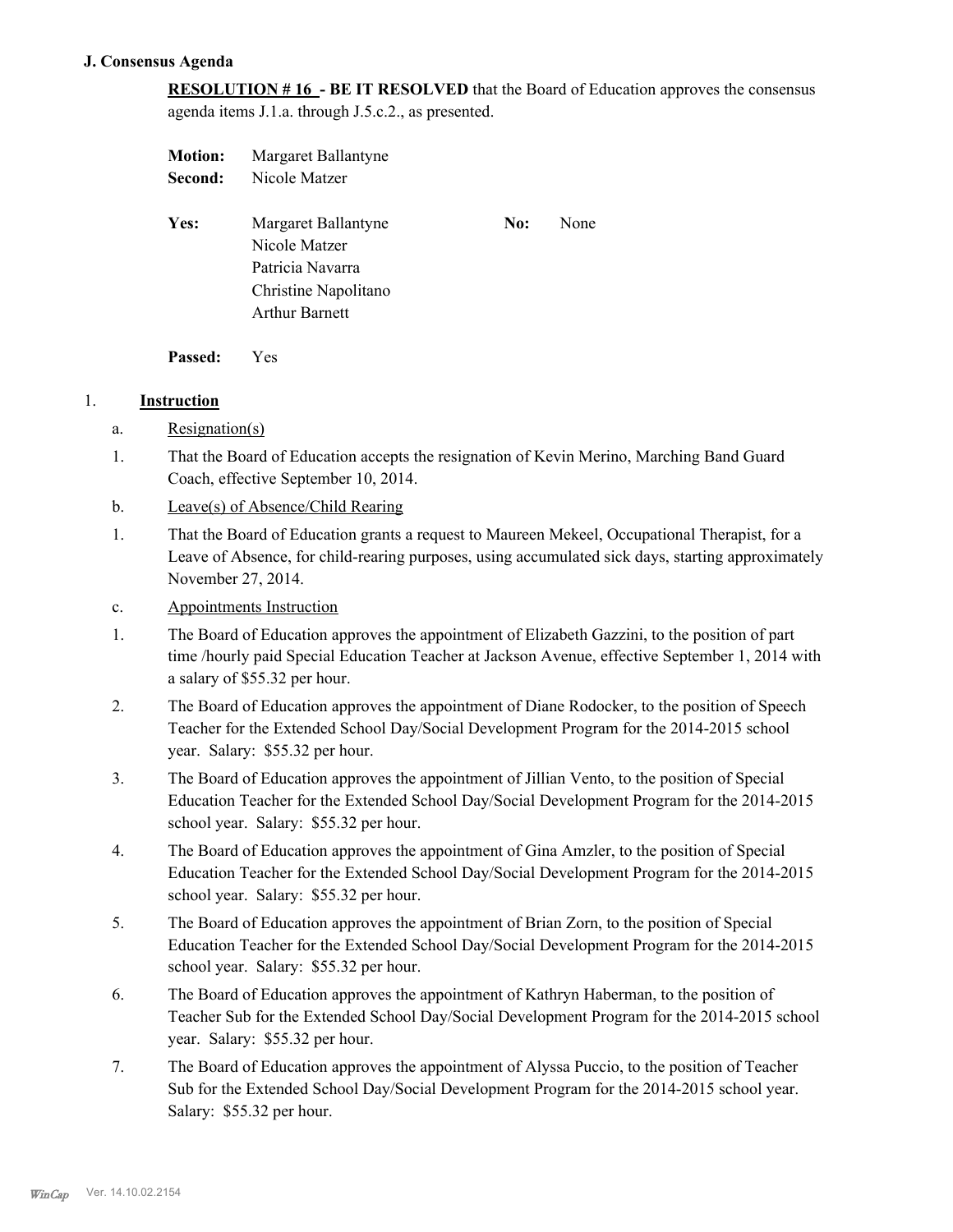Appointment(S) Sub Teacher per diem d.

> The Board of Education accepts the following individual(s) as Per Diem Substitute Teacher(s) for the current school year, at a daily rate of \$100.00 per day; and retirees at a daily rate of \$125.00 per day.:

|     | <b>EMPLOYEE NAME</b>       | <b>EMPLOYEE CERTIFICATION</b>                           |
|-----|----------------------------|---------------------------------------------------------|
| 1.  | Jaime M. Becker            | PreK - Grade 6                                          |
| 2.  | Jennifer L. Brown          | Early Childhood(B-2), Childhood Ed(1-6), Literacy(B-6)  |
| 3.  | Laura Bruder               | Nursery/K/Grades 1-6                                    |
| 4.  | Sidney Burgreen - Retiree  | Nursery/K/Grades 1-6                                    |
| 5.  | Maria Ciaravino            | PreK - Grade 6                                          |
| 6.  | <b>Beverly Coleman</b>     | Spanish 7-12                                            |
| 7.  | Mary Pryor                 | Social Studies 7-12                                     |
| 8.  | Cindy Costa-Lopes          | PreK - Grade 6                                          |
| 9.  | Stefanie Cristina          | Childhood Ed (1-6)                                      |
| 10. | Maureen Cromwell - Retiree | Nursery - Grade 6                                       |
| 11. | Laura Darmstadt            | SWD $(1-6)$ , Childhood Ed $(1-6)$                      |
| 12. | Maria DeAngelis            | N-6, Special Ed                                         |
| 13. | Lorelle Delia              | PreK-6, Reading                                         |
| 14. | Laura Doherty              | Art                                                     |
| 15. | Allison M. Doyle           | Early Childhood & SWD(B-2), Childhood Ed & SWD(1-6)     |
| 16. | Madeline R. Dressner       | Childhood Ed (1-6)                                      |
| 17. | Tilia Erreich - Retiree    | Nursery - Grade 6, Special Education                    |
| 18. | Melissa Fusco              | Mathematics 7-12                                        |
| 19. | Mary Ann Havron - Retiree  | Nursery/K/Grades 1-6                                    |
| 20. | Susan M. Kingsepp          | PreK-6, Business & Distributive Education               |
| 21. | Hyman Krebs - Retiree      | Nursery/K/Grades 1-6                                    |
| 22. | Sherry Leibowitz - Retiree | Nursery/K/Grades 1-6, Reading                           |
| 23. | Eileen M. Lusardi          | Nursery/K/Grades 1-6                                    |
| 24. | Dana N. McDonough          | Childhood Ed $(1-6)$ , SWD $(1-6)$                      |
| 25. | Marcella A. McHale         | Nursery/K/Grades 1-6, Special Education                 |
| 26. | Christina R. Medina        | Childhood Education (Grades 1-6)                        |
| 27. | Matthew C. Miller          | Childhood Education (Grades 1-6)                        |
| 28. | <b>Christine Mulrooney</b> | Nursery/K/Grades 1-6                                    |
| 29. | Julia R. Novak             | <b>Special Education</b>                                |
| 30. | Nicholas Pontolillo        | English 7-12                                            |
| 31. | Alyssa V. Puccio           | Childhood Ed (1-6), SWD (1-6)                           |
| 32. | Allyson L. Reynolds        | Physical Education                                      |
| 33. | Jeannette E. Robinson      | Nursery/K/Grades 1-6                                    |
| 34. | Arielle R. Sandler         | Childhood Ed & SWD(1-6), Early Childhood & SWD(B-2)     |
| 35. | Maria S. Santangelo        | Home Ed, Health, Business                               |
| 36. | Abbe J. Sargeant           | Physical Education, Health                              |
| 37. | Courtney Schmaeling        | Music                                                   |
| 38. | Ana Senra-Silva            | Biology 5-6 & 7-12, General Science 7-12                |
| 39. | Diane Serafin              | Physical Education                                      |
| 40. | Ilyssa J. Shurgin          | Physical Education                                      |
| 41. | Jacqueline D. Siegel       | SWD(B-2)&(1-6), Early Childhood(B-2), Childhood Ed(1-6) |
| 42. | <b>Briana Sloper</b>       | SWD (1-6), Childhood Ed (1-6)                           |
| 43. | Kaitlin M. Smith           | English 7-12, ELA 5-6                                   |
| 44. | Casey K. Tierney           | PreK - Grade 6                                          |
| 45. | Nicholas Tonini            | Physical Education                                      |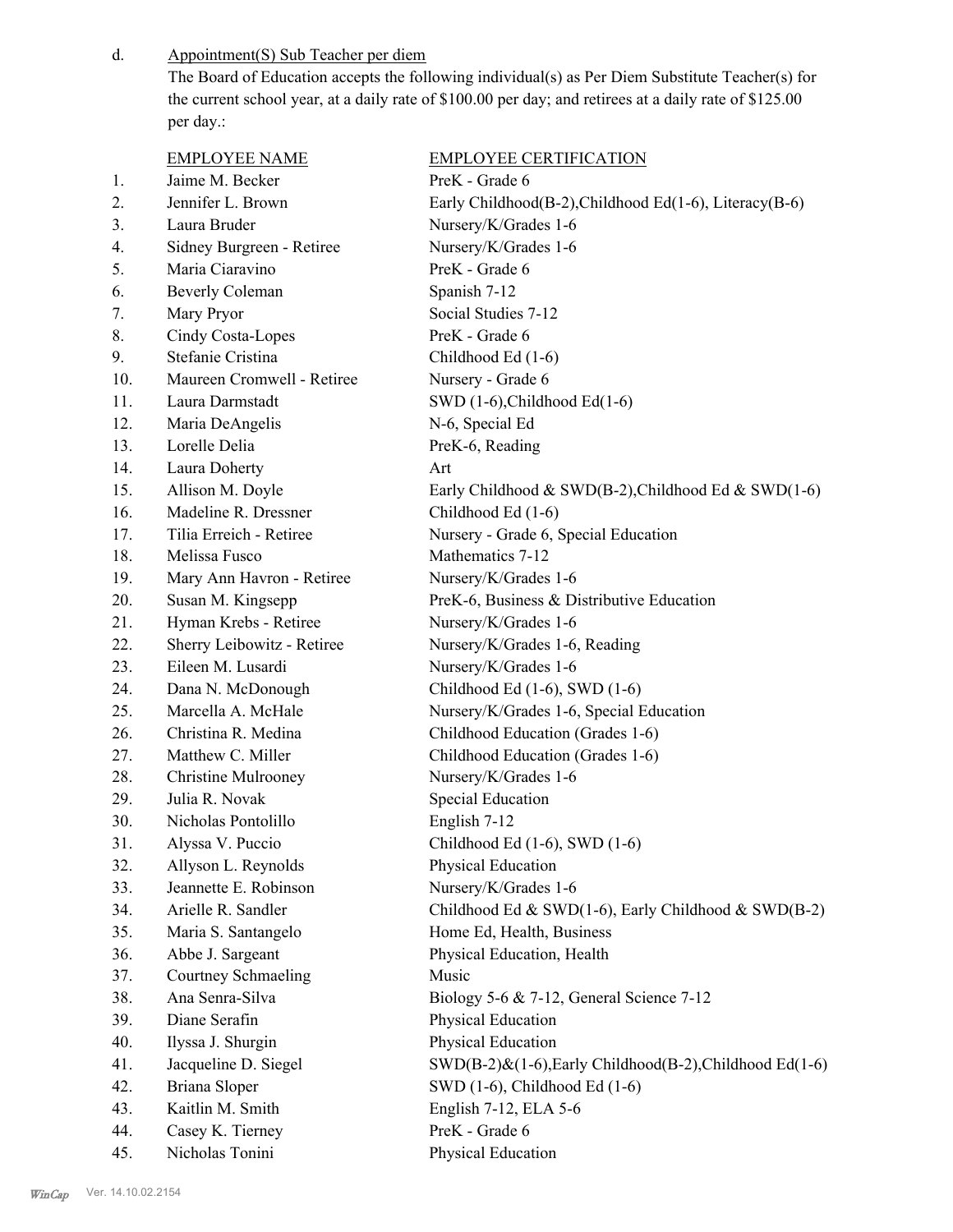|     | <b>EMPLOYEE NAME</b>                                           | <b>EMPLOYEE CERTIFICATION</b>                                                            |
|-----|----------------------------------------------------------------|------------------------------------------------------------------------------------------|
| 46. | Nicole K. Wissler                                              | Early Childhood(B-2), Childhood Ed(1-6)                                                  |
| 47. | Daniel Zarchy                                                  | Social Studies 7-12                                                                      |
| 48. | Dena Zornberg                                                  | Physical Education                                                                       |
| 49. | Alicia M. Zounek                                               | Art                                                                                      |
| 50. | James Dunlop                                                   | Childhood Education (1-6), Literacy (B-6)                                                |
| 51. | Donna Hasan - Retiree                                          | Nurse                                                                                    |
| 52. | Mary Phelan                                                    | ESL                                                                                      |
| e.  | Appointment(S) Perm Sub                                        |                                                                                          |
| 1.  | Permanent Substitute Teacher at a daily rate of pay, \$100.00. | The Board of Education approves the appointment of Ana Senra-Silva, to the position of   |
| f.  | Appointment(s) Coaches                                         | That the Deand of Education environs the envelopment of the following escales for the au |

That the Board of Education approves the appointment of the following coaches for the current school year:

| <b>POSITION</b>  | EMPLOYEE NAME      | <b>STEP</b> | <b>STIPEND</b>    |
|------------------|--------------------|-------------|-------------------|
| Athletic Trainer | Kevin M. LaPlatney |             | $$38.43$ per hour |

#### 2. **Instruction: Contracted**

a. That the Board of Education approves the Instructional Services Agreement between the Center for Developmental Disabilities and the Mineola UFSD for the 2014- 2015 school year.

b. That the Board of Education approves the Individual Related Services Agreement between Deborah J. Bousquet and the Mineola UFSD for the 2014- 2015 school year.

c. That the Board of Education approves the Instuctional Services Agreement between Developmental Disabilities Institute and the Mineola UFSD for the 2014- 2015 school year.

d. That the Board of Education approves the Individual Provider Services Agreement between Carol A. Sullivan, M.S. CCC and the Mineola UFSD for the 2014- 2015 school year.

e. That the Board of Education approves the Individual Provider Services Agreement between Richard Navon, M.D. and the Mineola UFSD for the 2014- 2015 school year.

f. That the Board of Education approves the Instructional Services Agreement between Mill Neck Manor School for the Deaf and the Mineola UFSD for the 2014- 2015 school year.

g. That the Board of Education approves the Special Education Services Contract for a Parentally Placed student between East Williston UFSD and the Mineola UFSD for the 2014- 2015 school year.

h. That the Board of Education approves the Medical Services Agreement between Winthrop Pediatric Associates, P.C. and the Mineola UFSD for the 2014- 2015 school year.

#### 3. **Instruction: Student Actions**

That the Board of Education approves the arrangement of a nine-day High School trip to Italy, in which student will leave New York either February 13, 2015 or February 14, 2015. Students may miss one day of school on February 23, 2015 and students will cover the trip cost. a.

# 4. **Civil Service**

- a. Resignation(s)
- That the Board of Education accept the resignation of Christine Flynn, part time Teacher Aide at the High School, effective September 5, 2014. 1.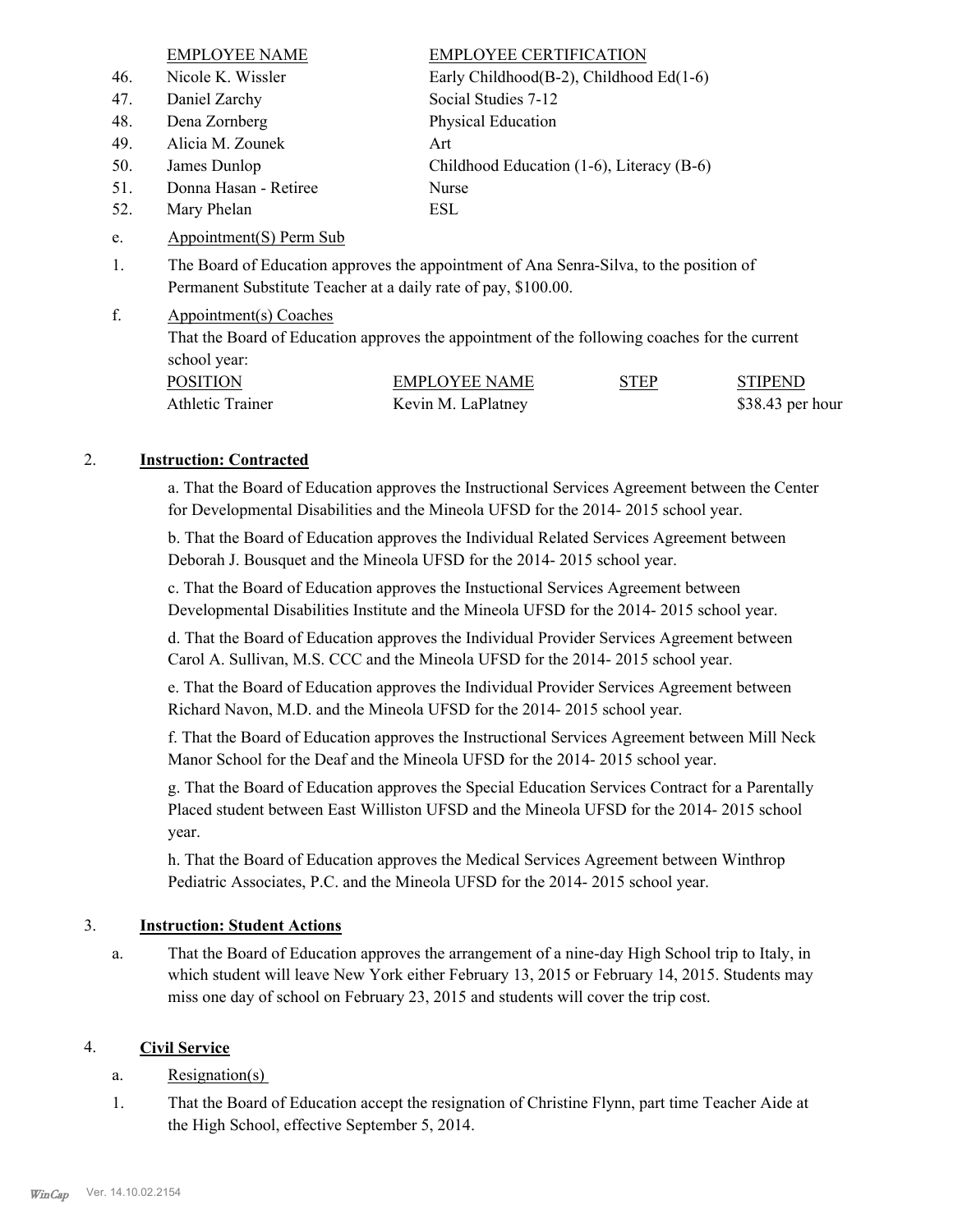- That the Board of Education accept the resignation of Evangeline Billiris, part time Teacher Aide at Jackson Avenue, effective September 2, 2014. 2.
- That the Board of Education accept the resignation of Donna M. Renda, part time Lunch Aide at Hampton Street School, effective September 2, 2014. 3.
- b. Appointments
- That the Board of Education approve the appointment of Andrew Greenberg, to the position of part time Lunch Aide at Hampton Street School, effective September 15, 2014. Salary is \$13.74 per hour on Step 1. 1.
- That the Board of Education approve the appointment of Kristina Bilello, to the position of part time Lunch Aide at the Jackson Avenue School, effective 09/10/2014. Salary is \$13.74 per hour on Step 1. 2.
- That the Board of Education approve the appointment of Michael Grabow to the position of Cleaner Sub, effective September 19, 2014. 3.
- That the Board of Education approve the appointment of Jefferson Giron, to the position of Cleaner Sub, effective September 19, 2014. Salary is \$12.25 per hour. 4.
- That the Board of Education approve the appointment of Gonzalo Giron, Jr., to the position of Cleaner Sub, effective September 19, 2014. Salary is \$12.25 per hour. 5.
- That the Board of Education approve the appointment of Jeanne Barry, to the position of part time Lunch Aide at Hampton Street School, effective September 15, 2014. Salary is \$13.74 on Step 1. 6.
- c. Leave(s) of Absence
- That the Board of Education approve a paid Medical Leave of Absence to Kim Baker, Head Mechanic in Transportation, due to surgery, effective October 24, 2014 through January 24, 2015. 1.
- That the Board of Education approve a paid Medical Leave of Absence to Kenneth Williams, Custodian at Hampton Steet School, due to surgery, effective September 16, 2014, until further notice. 2.
- d. Resignation(s)
- That the Board of Education accept the resignation with regret, of Alzira Goncalves, Teacher Aide at the Middle School, for the purpose of retirement, effective September 20, 2014. 1.
- e. Leave(s) of Absence
- That the Board of Education grant a request to Helena Ruivo, part time Teacher Aide at the High School, for an Unpaid Medical Leave of Absence, from September 1, 2014 through October 31, 2014. 1.
- That the Board of Education grant a request to Niloofar Lahijani, part time Teacher Aide at Meadow Drive School, for an Unpaid Medical Leave of Absence, effective September 2, 2014 through October 31, 2014. 2.
- f. Creation of New Position
- That the Board of Education approve a new, temporary, part time clerical position for a special project for the Curriculum Office for the 2014/2015 school year. 1.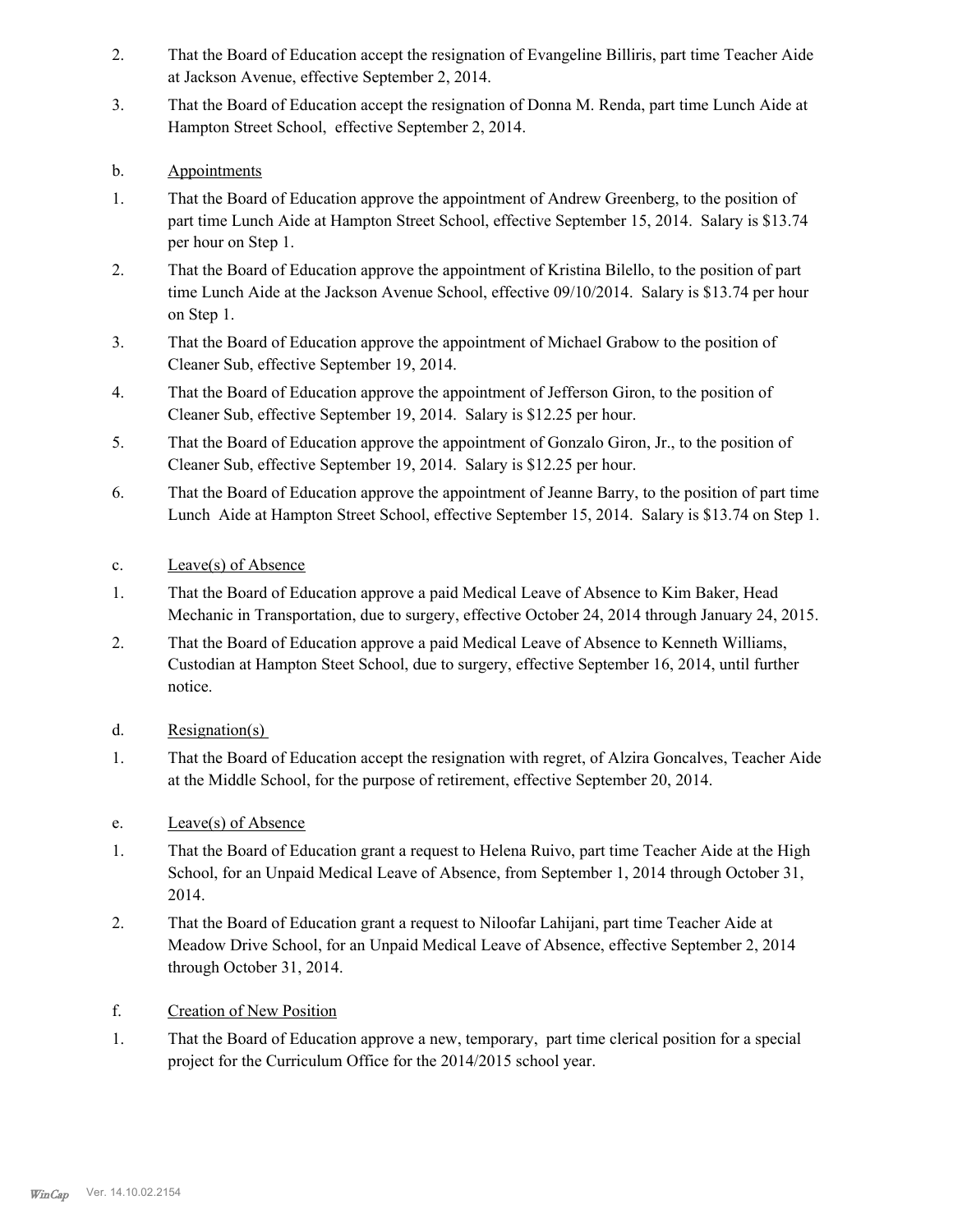Appointment(s) Extended School Day/Social Development Program That the Board of Education approves the following staff members to work in the Extended School Day/Social Development Program for the 2013-2014 school year effective September 17, 2013: g.

| <b>POSITION</b>  | <b>EMPLOYEE NAME</b> | <b>SALARY</b> | <b>LOCATION</b> |
|------------------|----------------------|---------------|-----------------|
| Teacher Aide P/T | Barbara Miller       | \$27.90       | Meadow Drive    |
| Teacher Aide P/T | Marianne Wachter     | \$20.32       | Meadow Drive    |
| Teacher Aide P/T | Kathy Polumbo        | \$20.81       | Jackson Avenue  |
| Teacher Aide P/T | Marie Sallie         | \$30.19       | Jackson Avenue  |
| Teacher Aide P/T | Lorena Romano        | \$26.55       | Jackson Avenue  |
| Teacher Aide P/T | Angela Hagan         | \$17.31       | Middle School   |
| Teacher Aide P/T | Laura P. Adams       | \$43.42       | Substitute      |
| Teacher Aide P/T | Carol Behan          | \$17.31       | Substitute      |
| Teacher Aide P/T | Rosina Sarno         | \$21.35       | Substitute      |
| Teacher Aide P/T | Marilyn Pisano       | \$27.90       | Substitute      |
| Teacher Aide P/T | Nancy Gessner        | \$20.32       | Substitute      |
|                  |                      |               |                 |

#### 5. **Business /Finance**

#### a. **Treasurer's Report**

1. That the Board of Education accepts the Treasurer's report for the period ending June 30, 2014 and directs that it be placed on file.

2. That the Board of Education accepts the Treasurer's report for the period ending July 31, 2014 and directs that it be placed on file.

#### b. **Approval of Invoices and Payroll**

1. That the Board of Education accepts the Invoices and Payroll for the period ending July 31, 2014

| $A/P$ Warrant # 1 | July 16, 2014 | \$2,197,444.29 |
|-------------------|---------------|----------------|
| $A/P$ Warrant # 2 | July 30, 2014 | \$186,351.91   |
| Payables          | July 16, 2014 | \$294,004.81   |
| Payables          | July 30, 2014 | \$174,579.57   |

#### **TOTAL EXPENSES \$2,852,380.58**

PAYROLL # 1 & # 2

| General | \$1,046,103.60 |
|---------|----------------|
| F Fund  | \$126,641.43   |

**TOTAL PAYROLL \$1,172,745.03**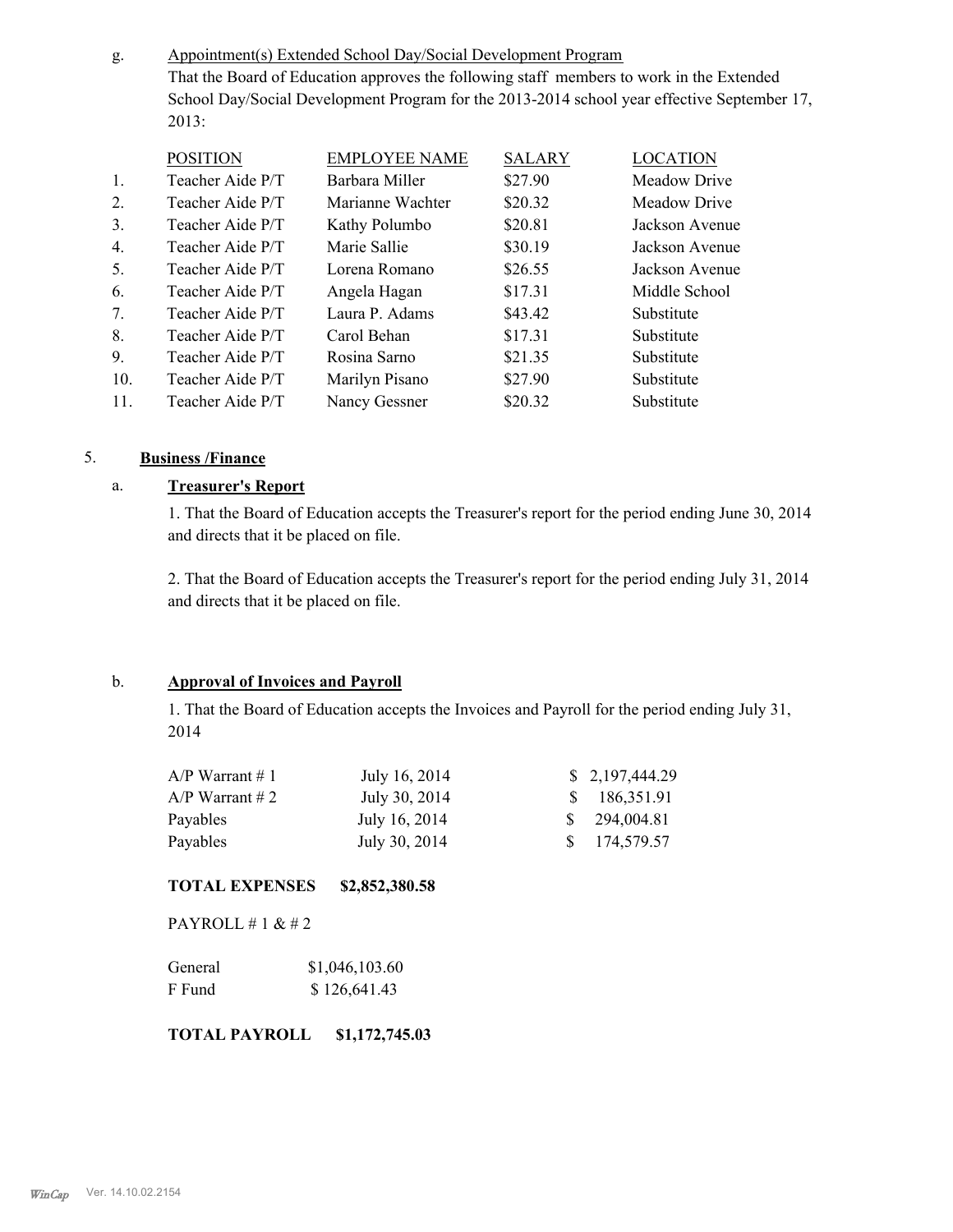2. That the Board of Education accepts the Invoices and Payroll for the period ending August 31, 2014

| Payables          | August 8, 2014  | $\frac{$}{9}$ 47,562.36 |
|-------------------|-----------------|-------------------------|
| $A/P$ Warrant # 3 | August 13, 2014 | \$425,681.80            |
| $A/P$ Warrant #4  | August 27, 2014 | \$295,531.71            |

#### **TOTAL EXPENSES \$ 768,775.87**

PAYROLL  $\#$  3 &  $\#$  4

| General | \$994,895.80 |
|---------|--------------|
| F Fund  | \$142,617.43 |

#### **TOTAL PAYROLL \$1,137,513.23**

#### c. **Budget Appropriation Adjustment**

1. That the Board of Education approves the transfer of funds, in the amount of \$75,425 from Budget code: 9760 700 00 7399 to Budget code: 1325 444 00 0199 for the new Software project approved by the Board at the 9/4/14 Workshop Meeting.

2. That the Board of Education approves the transfer of funds, in the amount of \$51,600 from Budget code: 9760 700 00 7399 to Budget code: 2630 408 00 2930 for additional services to be provided by the Technology provider, CORE.

#### **K. Superintendent's Report**

Superintendent of Schools' Reports for 9/18/14 Presentations:

The Superintendent presented the proposed 2015-2016 School Calendar to the Board. Dr. Nagler reminded everyone that he had discussed previously that the 2015/16 calendar presented several challenges. At Mineola, there are 184 day (182 instructional days and 2 Superintendent Conference days). Dr. Nagler displayed the calendar and stated that two snow days have been built into the calendar and explained the order in which make-up days would take place. One of the issues in planning this calendar is that Easter and Passover take place in two completely different weeks. Therefore, schools will be closed 3/24, 3/25 and 3/28 for Easter and Spring Break will take place 4/22- 4/29. Another challenge with this calendar is that Labor Day is September 7th and in order to fit in all of the required days, it is necessary to start school before Labor Day on September 1st. There is no other way to fit the days without changing the breaks. Dr. Nagler added that no other superintendent is recommending taking away the February break and all are planning to start before Labor Day. This proposed schedule includes three full weeks off from school. The Superintendent wants to get the word out early to parents and added that he will be sending this proposed calendar to the Board in the Friday packet and would like to have it on the next agenda for approval.

#### Superintendent Comments

The Superintendent had no additional comments this evening.